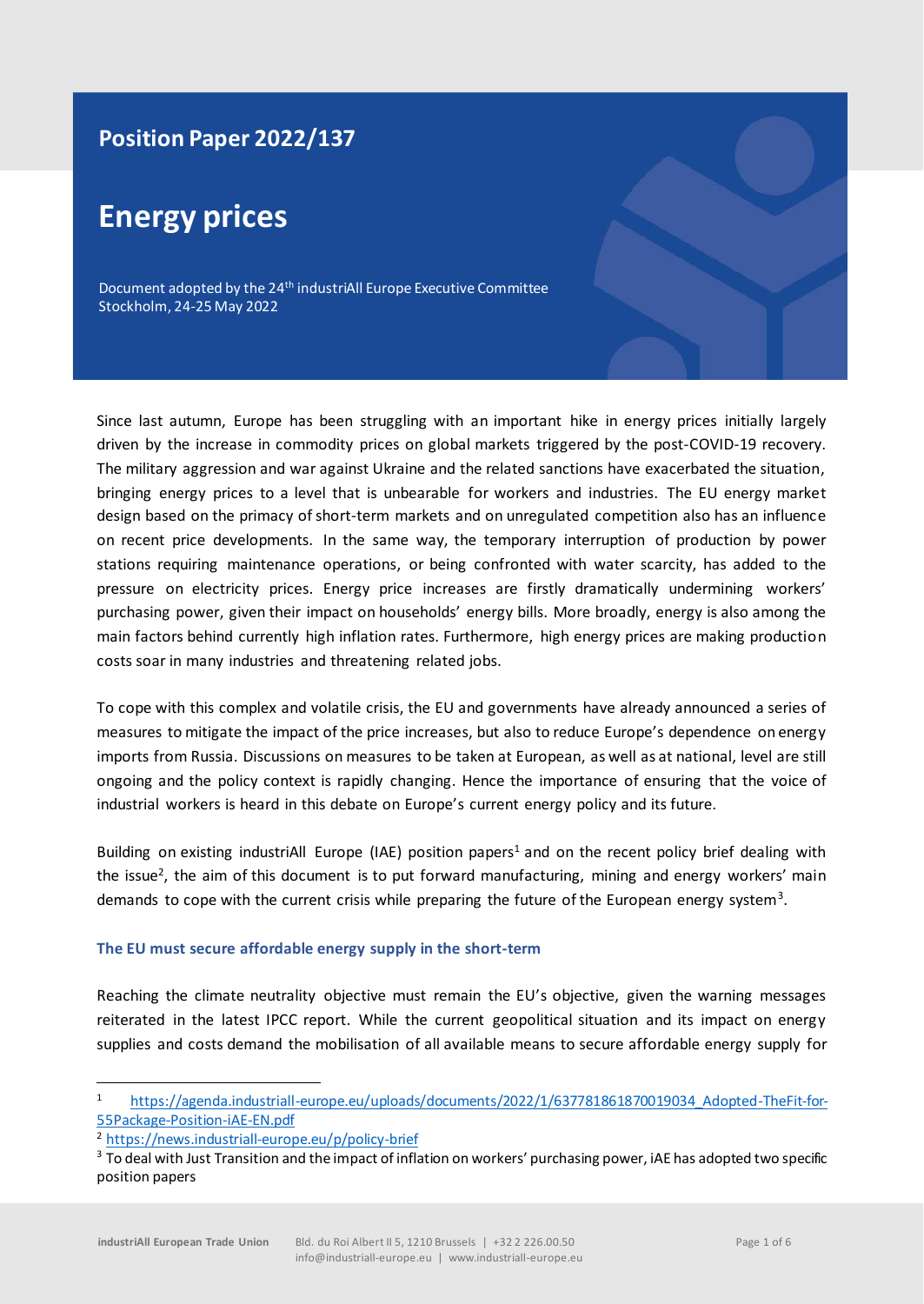all in the coming months, reducing emissions by at least -55% by 2030 in order to reach Climate Neutrality has been adopted as part of the EU Climate Law.

Energy is a key foundation of our prosperity and Europe cannot replace energy imported from Russia overnight as a result of the deep energy dependence created by policy choices made in the past and the weaknesses of the EU long-term energy strategy. Energy efficiency, the use of existing low-carbon and pilotable power generation units, mandatory storage obligations, voluntary common purchase initiatives, as well as the use of available domestic energy resources, must be among the priorities of the EU to prepare Europe ahead of next winter and secure energy supply with the aim of strengthening Europe's strategic autonomy.

Reinforced efforts for supply diversification through additional gas pipeline deliveries and strengthened liquid natural gas (LNG) supplies are seen by the Commission as the main means to replace Russian gas imports in the short term in its 'Repower EU' strategy. However, a series of obstacles make this deeply uncertain for the short term, since it requires massive investment in new LNG terminals and new interconnections or new tankers to ship the LNG imports. At the same time, massively investing in LNG infrastructures could trap Europe into new dependences and deprive domestic decarbonised energy from investments that are dramatically needed to make the EU less dependent on imported energy.

The short-term potential of clean hydrogen and biomethane appears even more limited. In the same way, the acceleration of renewable energy deployment will only provide limited alternative options to the existing energy supply in the short term.

Announced measures are welcome, but they won't deliver the scale needed in the short term, neither in terms of security of supply, nor in terms of energy prices (all things being equal). The EU and national governments must therefore provide strong support to companies and households to mitigate the social and economic impact of today's high energy prices. This means giving the necessary flexibility to national governments to provide state aid, which must be conditional to bind social and climate commitments, energy tax breaks and/or energy vouchers, where needed, or to set up tax incentives for both households and businesses to invest in energy-saving measures. For industriAll Europe it must also entail ensuring that extraordinary emission trading auctioning revenues or taxation on windfall profits will contribute to financing these measures in a socially fair way. IndustriAll Europe is also making proposals to cope with high inflation rates and to reform the EU Economic Governance, both of which are crucial in the context of this debate.

# **Workers should not pay the price of sanctions**

Even before the war in Ukraine, the rising energy prices had placed a heavy burden on the energy-intensive industries and these industries are now completely in trouble because of the war and the related sanctions. In March 2022, the European Council gave the European Commission a mandate to prepare a plan to phase out the EU's dependency on gas, oil and coal imported from Russia. The "comprehensive and ambitious plan" is due to be published by the end of May 2022, but the European Commission has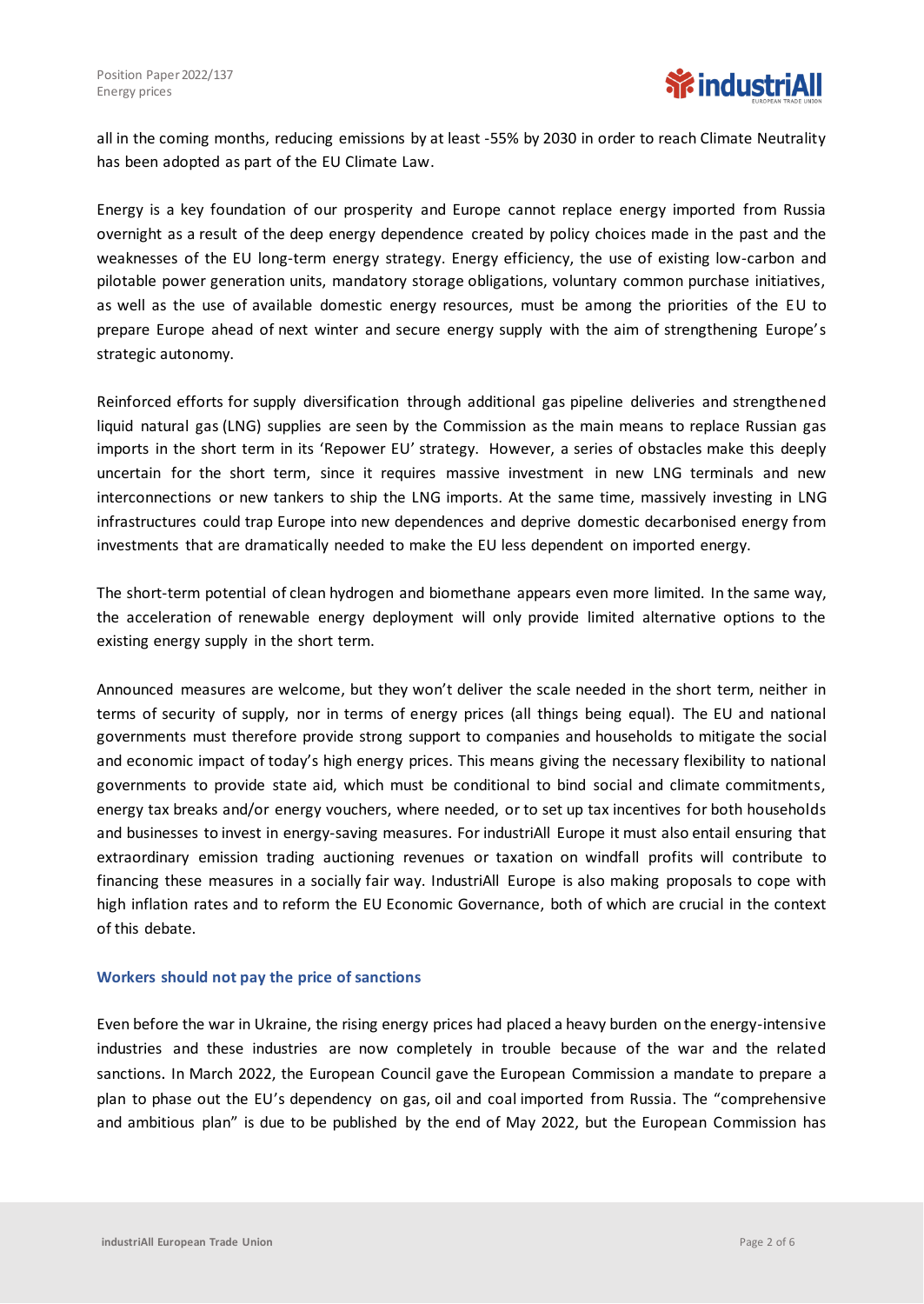

already proposed to ban oil imports from Russia within six months<sup>4</sup>. If a reduction of energy imports from Russia is seen by Europe as an important element of the strategy to sanction the Russian regime, such a decision is not without cost and pain. It should be borne in mind here that some sectors and some countries are highly dependent on energy supply from Russia and that alternative supply sources are often unrealistic options in the short term. The adopted sanctions, of which the social and economic consequences have not been assessed, could trigger dramatic consequences for workers already exposed to high energy prices for months.

Sanctions against Russia and Belarus are necessary to stop the war and build a just and lasting peace through negotiations, but their consequences must be borne by the largest shoulders. The impact of the adopted sanctions should therefore be urgently assessed, based on social, environmental and economic criteria. Differences among countries when it comes to energy mix and energy security of supply, as well as the strategic importance of energy-intensive industries must be taken into account here. Adopted sanctions should be accompanied by a detailed plan to shelter European industries and their workers from their consequences.

#### **Europe's domestic energy industries are part of the answer**

Making Europe more independent from energy imports calls for a more ambitious promotion of domestic carbon-free energy production at the centre of the European Green Deal. Europe's domestic energy workforce, in energy production as well as in the manufacturing of energy equipment, are part of the answer to the current energy price crisis. Shifting the European energy system towards carbon neutrality must be based on an industrial strategy that will promote European industries and their know-how in the energy supply chain, respect the technology neutrality principle, and provide adequate support for the transformation of energy-intensive industries. It requires a strong Just Transition Framework that ensures good quality jobs and truly leaves no one or region behind<sup>5</sup>.

The '"energy efficiency first" principle must be the cornerstone of the EU energy policy alongside a highly ambitious expansion of renewable energy and other forms of decarbonised energy. This is good for the climate, good for investment and good for jobs. The Energy Efficiency Directive, the Energy Performance of Buildings Directive, the renovation wave, and circular economy strategy, must deliver quick and significant outcomes as well as long-term investment.

In the same way, aggressively accelerating the deployment of renewable energies and other decarbonised sources of electricity, such as nuclear (where they enjoy public support), will also allow the EU to produce the volume of decarbonised electricity needed to move away from fossil fuels and reach carbon neutrality<sup>6</sup>. The acceleration of renewable energy expansion requires faster planning and approval procedures. This must go hand in hand with the development of the electricity network (interconnections, demandresponse solutions, storage, capacity mechanism). At the same time, the EU should learn the lessons from the energy crisis and avoid slipping from one form of dependency (Russian natural gas) to another

<sup>4</sup> [https://ec.europa.eu/commission/presscorner/detail/en/speech\\_22\\_2785](https://ec.europa.eu/commission/presscorner/detail/en/speech_22_2785)

<sup>&</sup>lt;sup>5</sup> See industriAll Europe Just Transition Manifesto

<sup>&</sup>lt;sup>6</sup> See industriAll Europe position on Europe 2050 climate neutrality plan adopted in 2019, <u>https://news.industriall-</u> [europe.eu/p/position-papers](https://news.industriall-europe.eu/p/position-papers)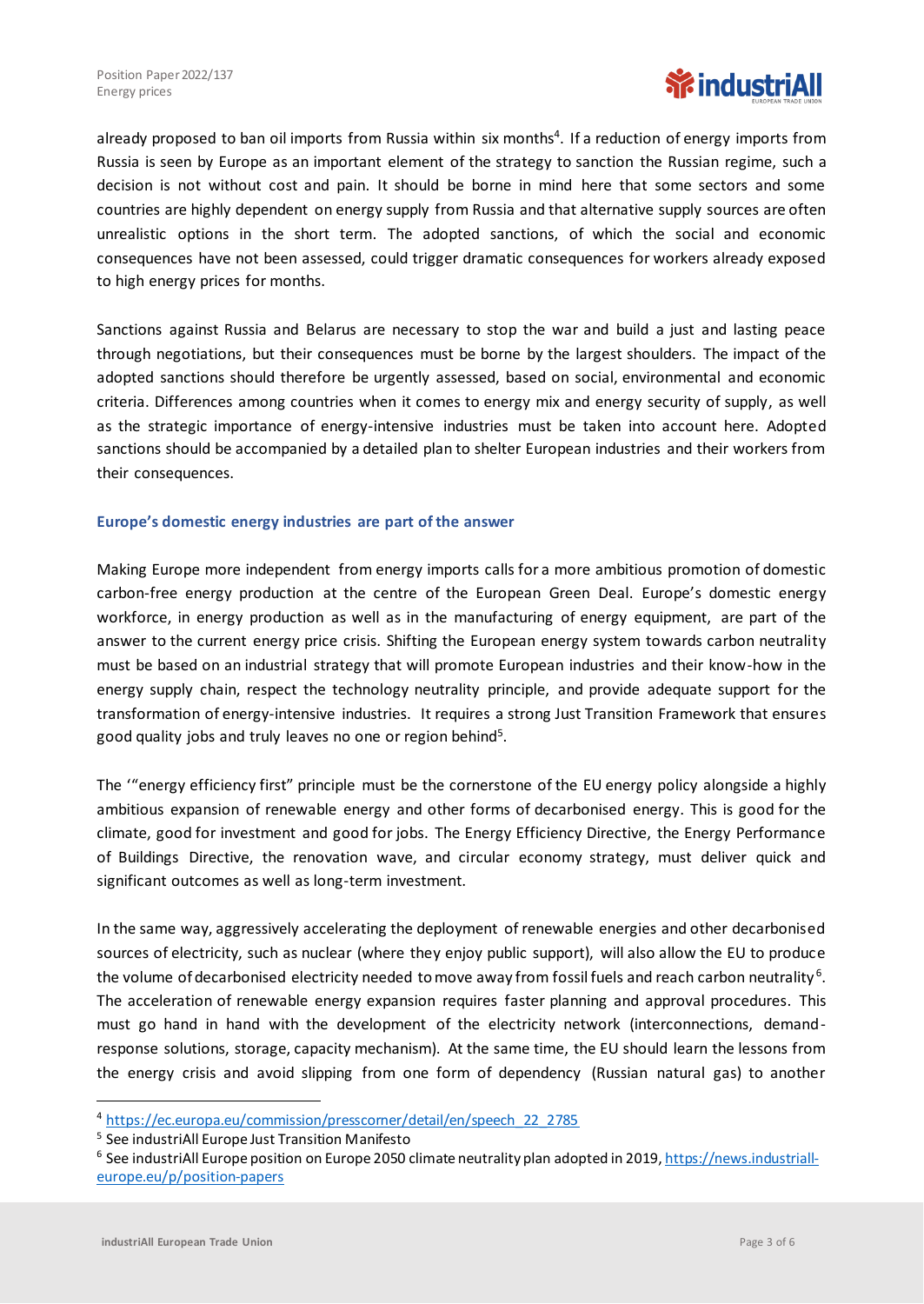

dependency on LNG, or on hydrogen imports from another set of countries. Supply diversification, be it for energy imports or other raw materials, equipment and products, should be in line with Europe's human rights commitments at international level, respect workers' rights locally, while not compromising domestic energy needs and environment protection.

In the same way, where fossil fuels will be needed to ensure security of supply today, it should be borne in mind that chosen energy pathways must be compatible with the EU Climate Law as well as with the Paris Agreement objectives. From a climate perspective, LNG cannot be a mid-term or long-term solution since it would lock in massive investment in fossil fuel infrastructures. If necessary, these infrastructures must be designed to be used by decarbonised energy sources at a later stage. The absolute priority for investment and infrastructure development must be in decarbonised energy and energy efficiency.

#### **EU energy policy needs a deep renovation**

The European energy system is confronted with an unprecendeted crisis, which shows the weaknesses of a system too much based on market rules.

More than 20 years after the start of energy market liberalisation in the EU, it is time to make an open and independent assessment of the way energy markets are working, especially the wholesale electricity market, where fossil fuels disproportionately influence prices. IndustriAll Europe would like to see proposals to revise the current price-setting mechanism which is based on marginal pricing, and is highly disappointed by what the European Union Agency for the Cooperation of Energy Regulators (ACER) has recently proposed<sup>7</sup>.

In an energy system where electricity will be the main energy carrier and where electricity will be more and more decarbonised, fossil fuels cannot be electricity price setters. This is especially true if commodity and carbon prices continue to soar. Tariffs of decarbonised electricity must be detached from fossil fuels and carbon pricing. Articles 5 and 9 of the EU's Electricity Directive should be amended to ensure that final consumers pay electricity prices that reflect the costs of the generation mix used to serve their consumption. They should also allow national governments to protect services of general economic interest designed to ensure that final consumers have accessto a zero emission and competitive electricity supply that reflects underlying generation costs. Access to energy being an essential service enshrined in the European Pillar of Social Rights, the EU must secure the right to energy for all households with specific legislative proposals.

As a result, industriAll Europe demands a deep reform of the EU energy market, favouring long-term contracts, contracts for differences, and instruments allowing a better control and predictability on prices<sup>8</sup>. The reform of the EU energy market must also provide more certainty to small consumers when it comes to energy prices. The reform should introduce in the Electricity Directive a right for household consumers

8 See European Commission communication of 23 March 2022 [https://ec.europa.eu/commission/presscorner/detail/en/ip\\_22\\_1936](https://ec.europa.eu/commission/presscorner/detail/en/ip_22_1936)

<sup>7</sup> [https://www.acer.europa.eu/events-and-engagement/news/press-release-acer-publishes-its-final-assessment](https://www.acer.europa.eu/events-and-engagement/news/press-release-acer-publishes-its-final-assessment-eu-wholesale)[eu-wholesale](https://www.acer.europa.eu/events-and-engagement/news/press-release-acer-publishes-its-final-assessment-eu-wholesale)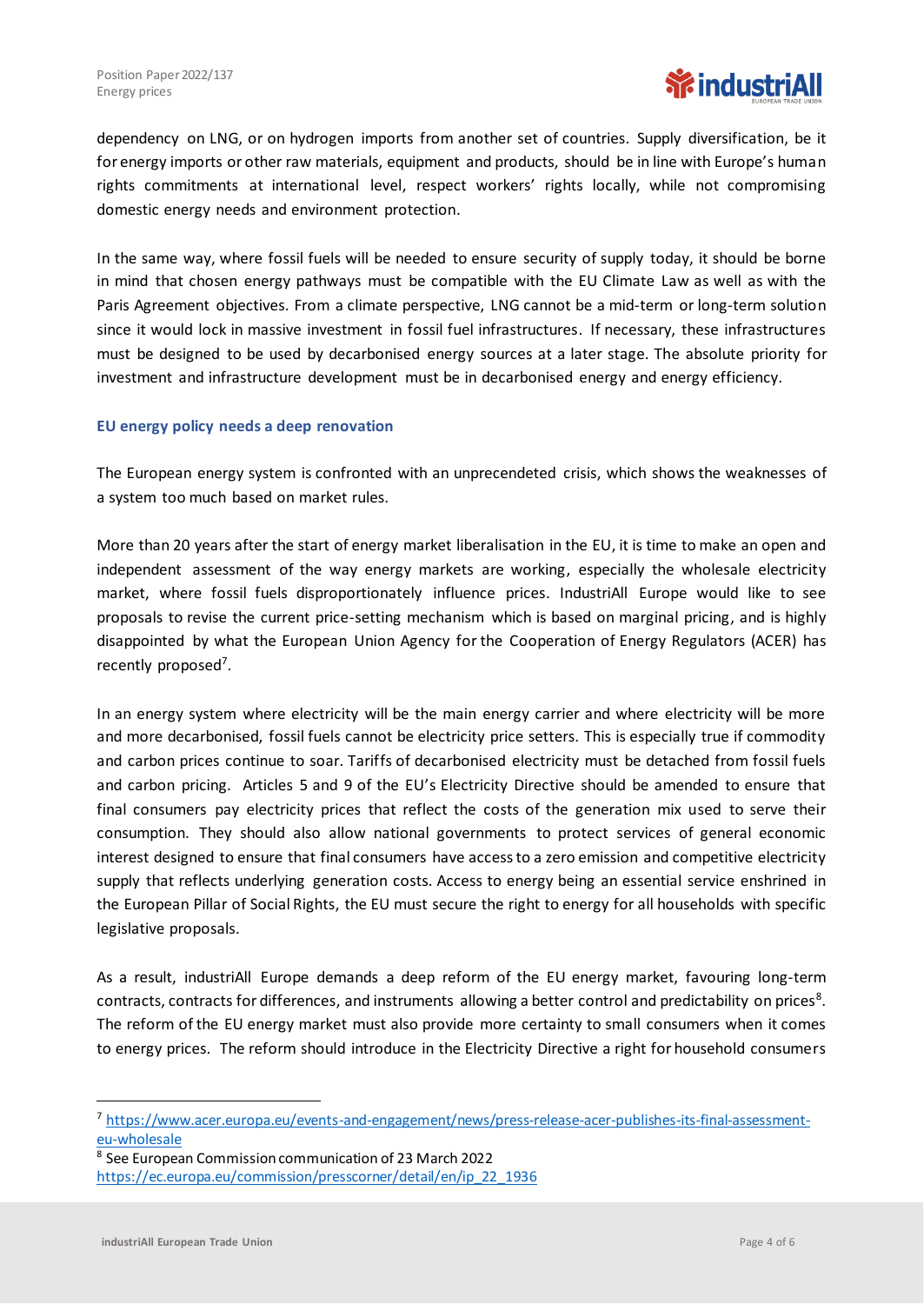to receive a supply offer that protects them from short-term electricity price variations. This is not the case in the current Directive.

Finally, the assessment of the EU energy system should explore possibilities to allow Member States to make a larger use of Public Service Obligation provisions to ensure that energy is dealt with as a common good in a long-term perspective, and not purely as a commodity. For instance, EU legislation should entrust public enterprises and citizens' cooperatives with a pivotal role in energy supply. Given the intensity of the energy crisis we are in and the impact of sanctions, it is urgent for the EU to request Member States to develop detailed plans ensuring that enough decarbonised energy supply will be available in Europe in the mid and long term.

#### **Increase solidarity between Member States**

All Member States are exposed to the current energy price crisis, but not always in the same way. It is of the utmost importance for the countries within the EU internal market to act in a coordinated and solidaristic way, in terms of infrastructure developments and use (storage capacity, gas terminals, energy transport infrastructures), or when it comes to diversification of supply and joint purchase contracts. Tackling the energy crisis must be the absolute political priority of the EU, and the EU must make its main policy instruments fit for purpose: Recovery Strategy, EU Budget, Macro-Economic Governance, state aids. The EIB and ECB must target and coordinate their efforts to fix the current energy price crisis.

# **A transparent EU Emissions Trading System**

Carbon pricing through the EU Emissions Trading System (EU ETS) is an important part of the EU climate policy jigsaw, and it must drive investments towards low-carbon technologies. The volatility seen last year on the EU ETS is, to a large extent, the result of the anticipation of future compliance requirements due to the revised 2030 emission reduction target, extended scope and other provisions of the Fit for 55 package. However, this volatility raises a series of major concerns. First, it threatens to undermine the competitiveness of industrial sites that are not fully protected against carbon leakage. Second, since carbon prices are passed on to consumers through electricity costs, the EU ETS is generating regressive impacts at the expense of low- and middle-income households, especially in countries with an electricity mix relying on fossil fuels.

The European Commission must therefore properly investigate how the EU ETS is currently working and limit undue speculation and hedging. If preventing hedging and speculation is not feasible, the EU should explore how to tax excess profits that these activities generate. In the same way, the EU and Member States should mobilise extraordinary auctioning revenues to finance energy efficiency programmes and the energy system decarbonisation with a focus on compensation of the consequences of the energy price crisis for small and industrial consumers.

More broadly, an effective carbon pricing policy should be based on price predictability for the mid- and long-term. This is key to drive investments towards decarbonised solutions. Carbon price trajectories must therefore be set by policies and not left to deregulated and opaque financial markets.